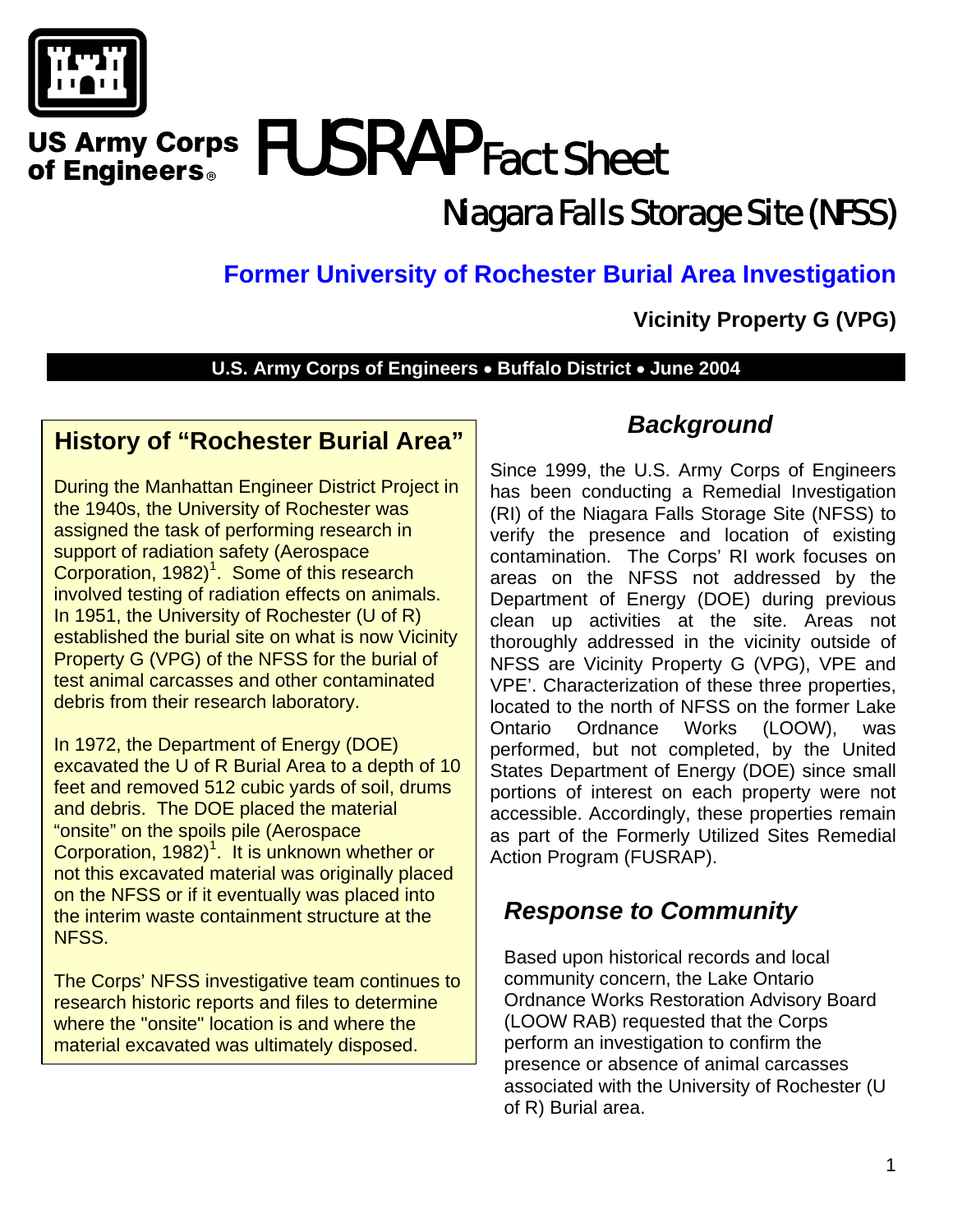

### *Site Description*

Vicinity Property G (see fig. 1) is almost 30 acres in size and privately owned. It is located north of the NFSS in the Lewiston and Porter Townships, New York. An old farmhouse that predates government activities (see figure 2 reference to 'red roof house') is located on the site, as well as an active liquid waste treatment pond. A chain link fence restricts access to the site by the general public.

The VPG property, currently owned by CWM Chemical Services, is one of three open (or incompletely investigated) vicinity properties associated with the Niagara Falls Storage Site.

# *Site Location*

The location of the U of R burial area is marked on Figure 2, the 1957 Hooker Electrochemical Company Chart A-D353, Rev 2 (Aerospace Corporation, 1982)<sup>1</sup>. The map showed the U of R burial area as an approximately 21-foot (6.5 meter) by 21-foot (6.5 meter) area located 88 feet (27 meters) east of the Red Roof House and about 37 feet (11 meters) south of the trail in the central to southeastern portion of VPG.



 *Figure 1: Letter-Designated Vicinity Properties (Bechtel, 1989) <sup>2</sup>*



2 *Figure 2: 1957 Map of U of R burial area (Aerospace Corporation,1982)<sup>1</sup>*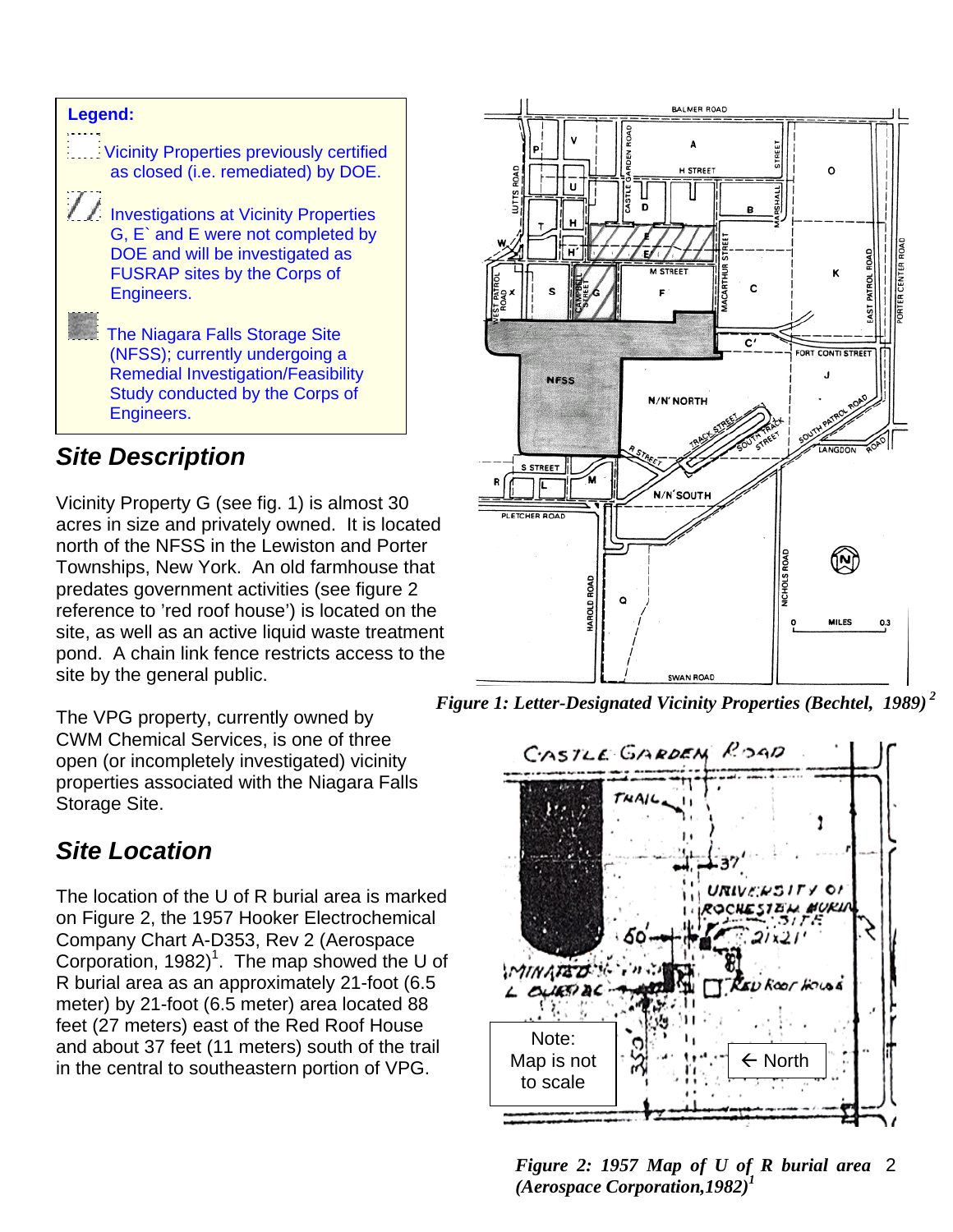## *Geophysical Investigation*

In November 2001, the Corps' investigative team conducted a focused frequency domain electromagnetic (EM-31) survey over the entire southern portion of Vicinity Property G south of the gravel road (see Figure 7) to locate the former U of R Burial Area.



*Figure 3: EM-31 Survey of VPG (Red Roof House in background)*

Using the EM-31 survey approach, the Corps' investigative team looked specifically for buried metal or changes in soil properties— signs that may indicate a burial area (Figure 3).

The Corps' team identified one near-surface area of interest (where electrical conductivity readings were higher than background) within the vicinity of the former U of R burial area, indicating possible buried metallic debris.

The Corps targeted this area for trenching activities. The excavation of soil was selected to investigate the suspect burial area since it allowed for better physical identification and investigation of a larger amount of soils than standard drilling techniques.

## *Trenching Objectives*

The Corps conducted soil excavation activities on VPG to:

- 1. Confirm the presence or absence of debris associated with the former U of R Burial Area based upon historical information, visual evidence, and geophysical results.
- 2. Collect samples to characterize debris and soils surrounding debris for future characterization efforts.

No formal surface gamma radiation walkover was conducted since deeper gamma readings were needed to investigate subsurface features. However, the Corps' team scanned each bucket of excavated soil for volatile organic compounds and gamma radiation using real-time reading instrumentation in the field. The Corps team also used test kits to inspect the excavated soil for evidence of nitroaromatic compounds. A magnetometer (iron-seeking metal detector) survey of the trench bottom was conducted after each foot of soil was excavated.



3  *Figure 4: Trench on VPG. This picture shows the start of the 65 foot-long, 12-foot deep trench began on May 22, 2002.*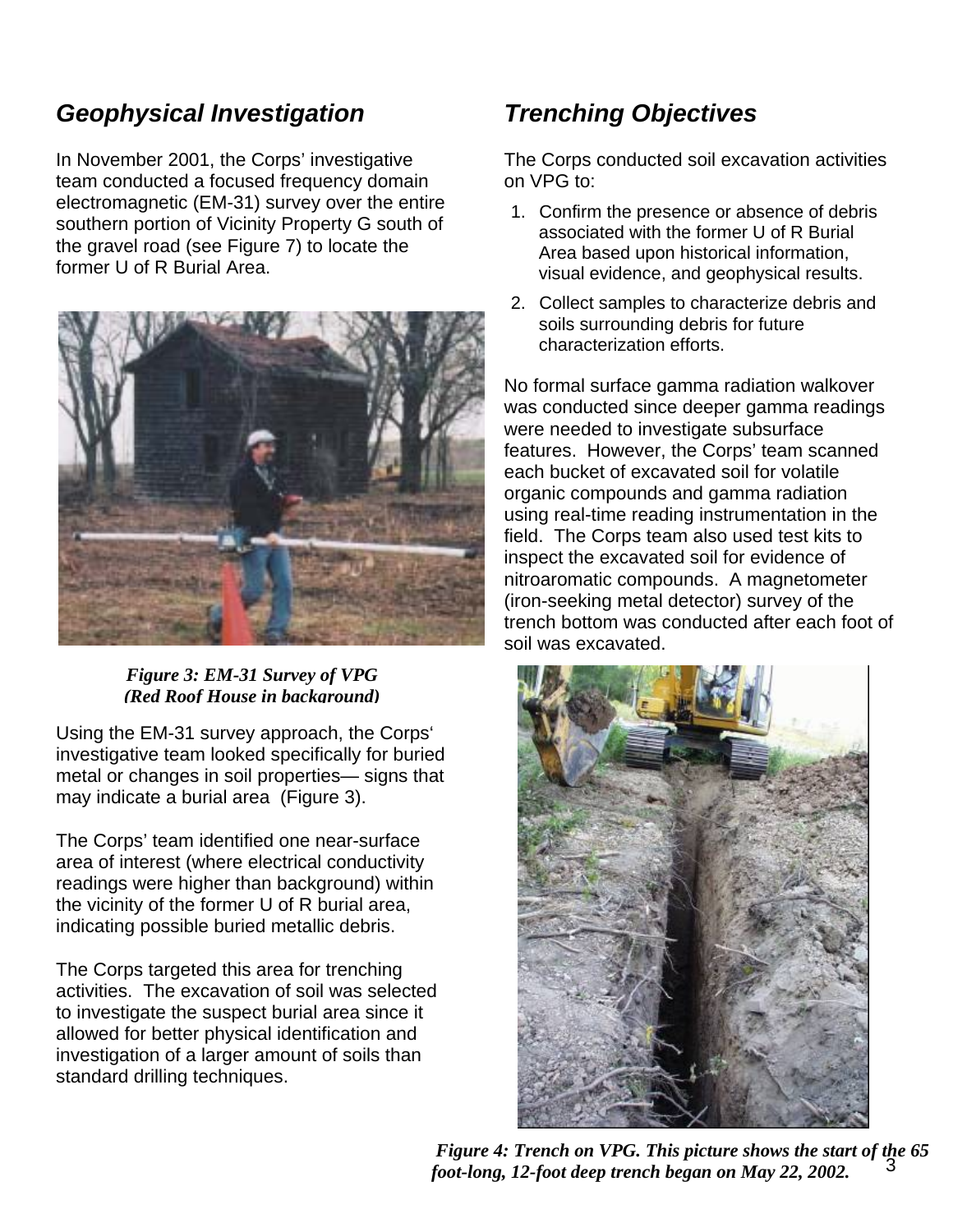# *May 22, 2002 Trenching Activities*

On 22 May 2002, excavation of a 65-foot long and 12-foot deep maximum trench was started to:

- Confirm the 1972 excavation of the former Rochester Burial Area,
- Evaluate the suspected buried area (identified in the geophysical survey),
- □ Measure gamma radiation levels, and
- □ Collect samples to support future investigations.

The location of the burial area was taken from the 1957 hand-drawn map (Figure 2). Trench TBG01 is located 88 feet from the red roofed farmhouse mentioned earlier, which was aligned with the centerline of the disposal area. The length of the trench accounted for the fact that the trail is no longer straight (as shown in Figure 7).

A small pit near TBG01, designated as TBG02, was investigated due to a gamma reading greater than background. A rusted, corrugated metal trashcan



*Figure 5: Unearthed Metal Trashcan* 

containing laboratory debris was unearthed between 6 inches and 3.5 feet below ground surface in TBG02. The container contents included standard laboratory debris, such as tubing, syringes, syringe needles, microscope slides, petri dishes, glass reagent bottles, pipettes, emesis basin, test tubes, and laboratory gloves.



*Figure 6: Unearthed Glass Bottle* 

Average background gamma radiation levels in nonimpacted subsurface soils (using a 2" x 2" sodium iodide (NaI) gamma radiation detector) were normally around 15,000 counts per minute (CPM). The corrugated metal container and contents exhibited gamma radiation levels up to 290,000 CPM, or approximately 20 times greater than background radiation levels to a depth of 3.5 feet, after which background radiation levels were encountered.

Due to the level of gamma radiation measured in this trench, the discovery of microscope slides (indicative of biological testing like the University of Rochester would have conducted), and the age of the glass reagent bottles (mid 1940s), the laboratory debris fit the profile of University of Rochester laboratory debris. However, burial is likely to have taken place between 1944 and 1953.

The Corps suspended trenching activities in May 2002 due to the discovery of laboratory debris. A more thorough trenching investigation was scoped and the Corps' Contractor's Site Safety and Health Plan was revised to include protocol for alerting the laboratory personnel receiving the samples that there may be sharps (such as glass), minimizing the number of personnel in the exclusion zone while trenching, perimeter air monitoring during trenching activities, and increasing the level of respiratory protection in the exclusion zone*.*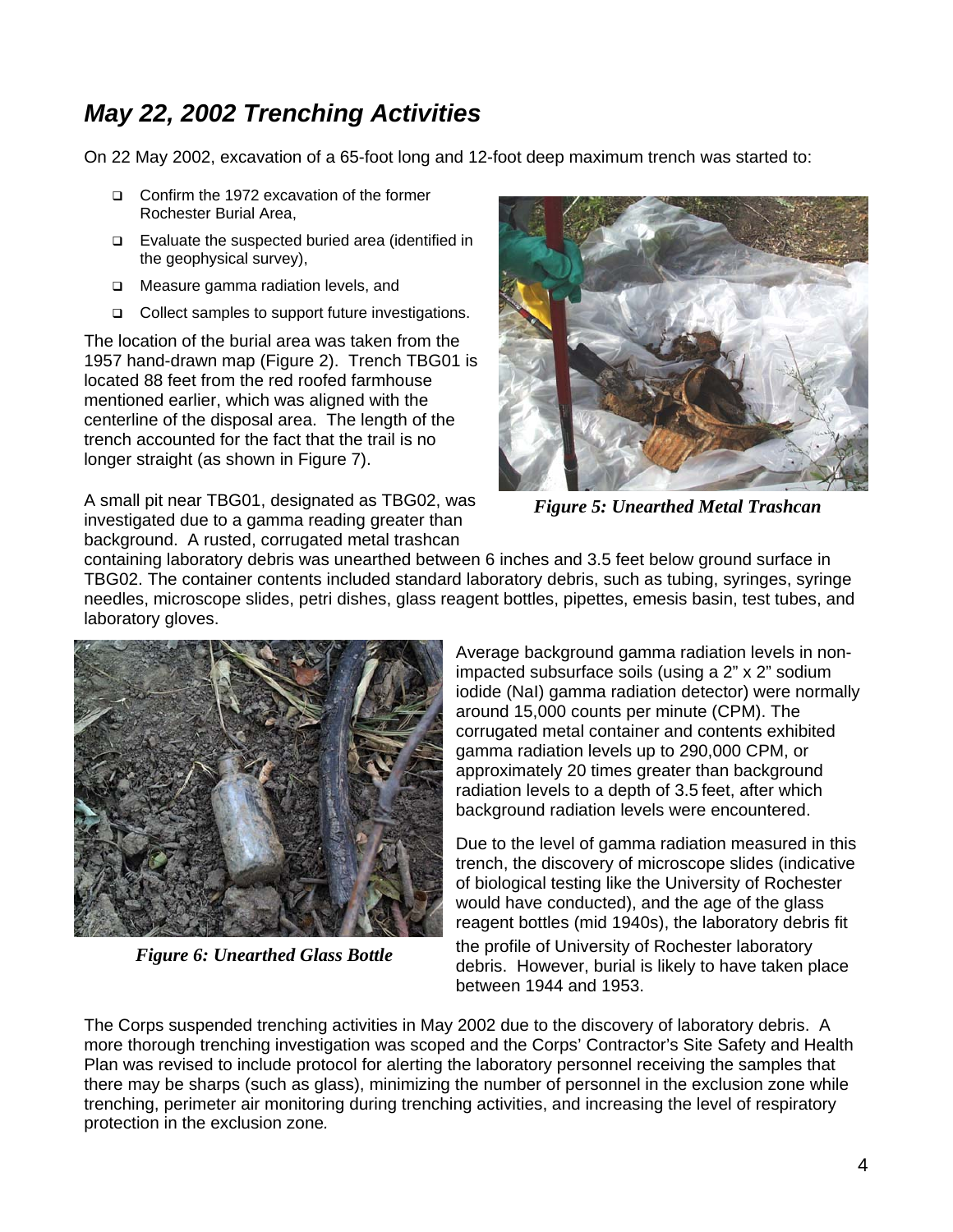# *September 11-16, 2002 Trenching Activities*

The Corps continued trenching TBG01 on September 11-16, 2002. Four additional trenches (for a total of 6 trenches) were investigated (see Figure 7). The trench locations were based upon previous geophysical evidence, and visual depressions. Upon further trenching of TBG01, one pelvic bone from a small mammal (ACG01) was found one foot below ground surface with slightly above background surface gamma radiation levels. Also, a few items of laboratory debris were unearthed (LDG01, LDG02, LDG04). A soil sample containing a dime-size portion exhibiting an elevated gamma radiation reading (greater than 1,000,000 CPM) was collected within a foot of the surface in TBG03. The radioactive material associated with this sample, initially non-detectable at the surface, was later determined to be principally radium-226, with lesser amounts of thorium-230, strontium-90, actinium-227, uranium 233/234, uranium 235/236, and uranium-238.

Once this soil sample was collected (i.e. removed from the site), gamma readings below this sampled area were typical of background. No evidence of animal bones or lab debris was found in TBG03, TBG05, and TBG06.

The November 2001 electromagnetic (EM-31) geophysical survey was conducted over more than 8 acres of the southern portion of VPG (see Figure 7 for EM-31 survey tracks). A total of 45 soil samples, five laboratory debris samples, and the animal bone were collected from the six trench locations (Figure 7) and analyzed for various metals, radionuclides, pesticides, polychlorinated biphenyls (PCBs), semi volatiles, and volatile organics. The selection of sampled parameters for each sample was based upon historic review, measured gamma radiation (using a 2" x 2" NaI detector) and volatile organics (using a Photoionizing Detector). Deteriorated trash cans, miscellaneous lab debris, and other material generated from this investigation were contained in drums. These drums are temporarily stored on the NFSS with other remedial investigation–derived waste pending acceptance of ultimate bulk disposal at Waste Control Specialists (Andrews, TX).



Figure 7: Trench Sample Locations and Geophysical (EM-31) Survey Lines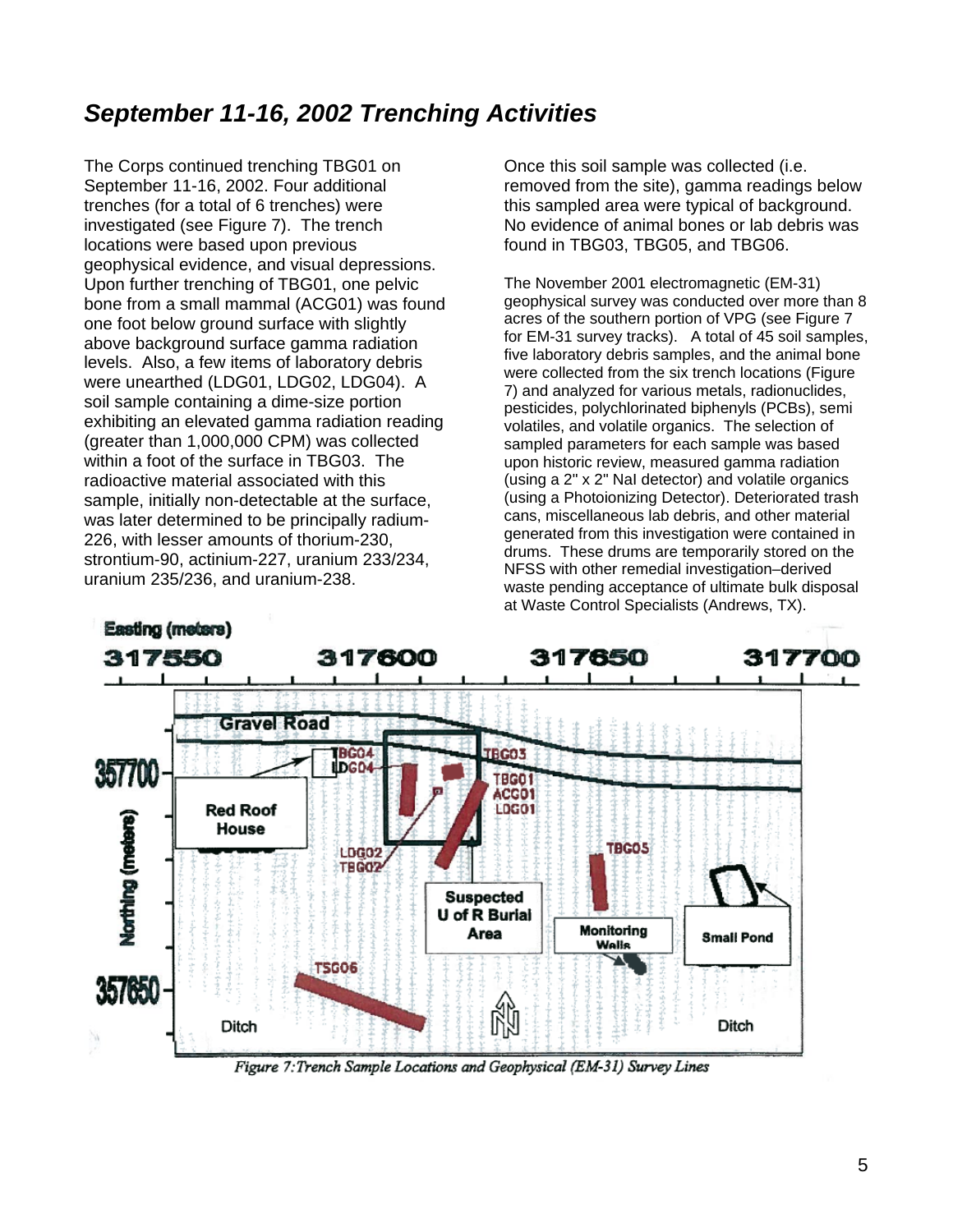# *Findings*

- Detectable concentrations of plutonium-239/240 (Pu-239/240) and strontium-90 (Sr-90) were identified during the May and September 2002 sampling efforts. A total of eight Pu-239/240 detects were reported in the small animal bone (1), laboratory debris (2), and subsurface soils in TBG01 and TBG02 (5) with concentrations ranging from 0.409 to 17.6 pCi/g. Twelve Sr-90 detects were reported in the small animal bone (1), laboratory debris (3), and subsurface soils in TBG01, TBG02, and TBG03 (8) with concentrations ranging from 0.576 to 306 pCi/g. Two Sr-90 detects were co-located with Pu-239/240 detects and one was co-located with the dime-size sample exhibiting elevated gamma radiation in the field. These contaminants are not linked with historical activities at NFSS but are only linked to activities by the University of Rochester (U of R). There is no documentation available indicating that radiological wastes containing Pu-239/240 and/or Sr-90 were buried on VPG.
- One pelvic bone from a small mammal (ACG01), unearthed from the former U of R Burial Area, exhibited elevated Sr-90 (306 pCi/g) with a lesser degree of Pu-239/240 (8.08 pCi/g). The small animal bone may be a remnant from the former disposal of animal carcasses associated with testing at the U of R. There is no documentation available indicating that radiological wastes containing Pu-239/240 and/or Sr-90 were buried on VPG.
- One subsurface soil sample collected (i.e. removed from the site) during the September 2002 trenching activities containing a dime-size portion with elevated gamma radiation >1,000,000 CPM (in TBG03) exhibited radium-226 concentrations similar to K-65 residues according to laboratory results. Since historical information links VPG to K-65-related activities, it is likely that VPG was contaminated with the same K-65 residue currently stored in the interim waste containment structure at NFSS.

#### *Conclusions:*

- The Corps confirmed the presence of a remnant animal bone and laboratory debris associated with the 1972 excavation of the U of R burial area. Therefore, the Corps concluded that VPG has isolated areas of buried radiologically contaminated materials through activities from two independent sources: Mallinckrodt K-65 and U of R animal testing, which was sent to the site as part of the Atomic Energy Commission operations. The available data and the historical information associated with these potential sources support the conclusion that the U of R is likely the source of the plutonium-239/240 and strontium-90 contamination and NFSS is the source of the radium-226 contamination.
- Based upon the findings of strontium-90 and plutonium-239/240 in debris and subsurface soils and K-65-like radium-226 concentrations in subsurface soils, further characterization of VPG is warranted. Note: A portion of VPG is inaccessible due to the presence of a water treatment pond (restricting full access to the site for characterization purposes).
- The findings of this investigation do not present any exposure or risk to the general population since the surface soil investigated exhibited near background radiation levels and VPG is inaccessible to the general public.In addition, no elevated gamma radiation, presence of lab debris, or animal bones was detected in 99% of the approximately 300 foot trenched area.
- The U.S. Army Corps of Engineers will request appropriations from Congress for funding to characterize all vicinity properties not certified closed by the DOE (VPG, VPE, and VPE'). Once funding is available, a thorough Remedial Investigation of the entirety of VPG, VPE, and VPE' will be conducted.